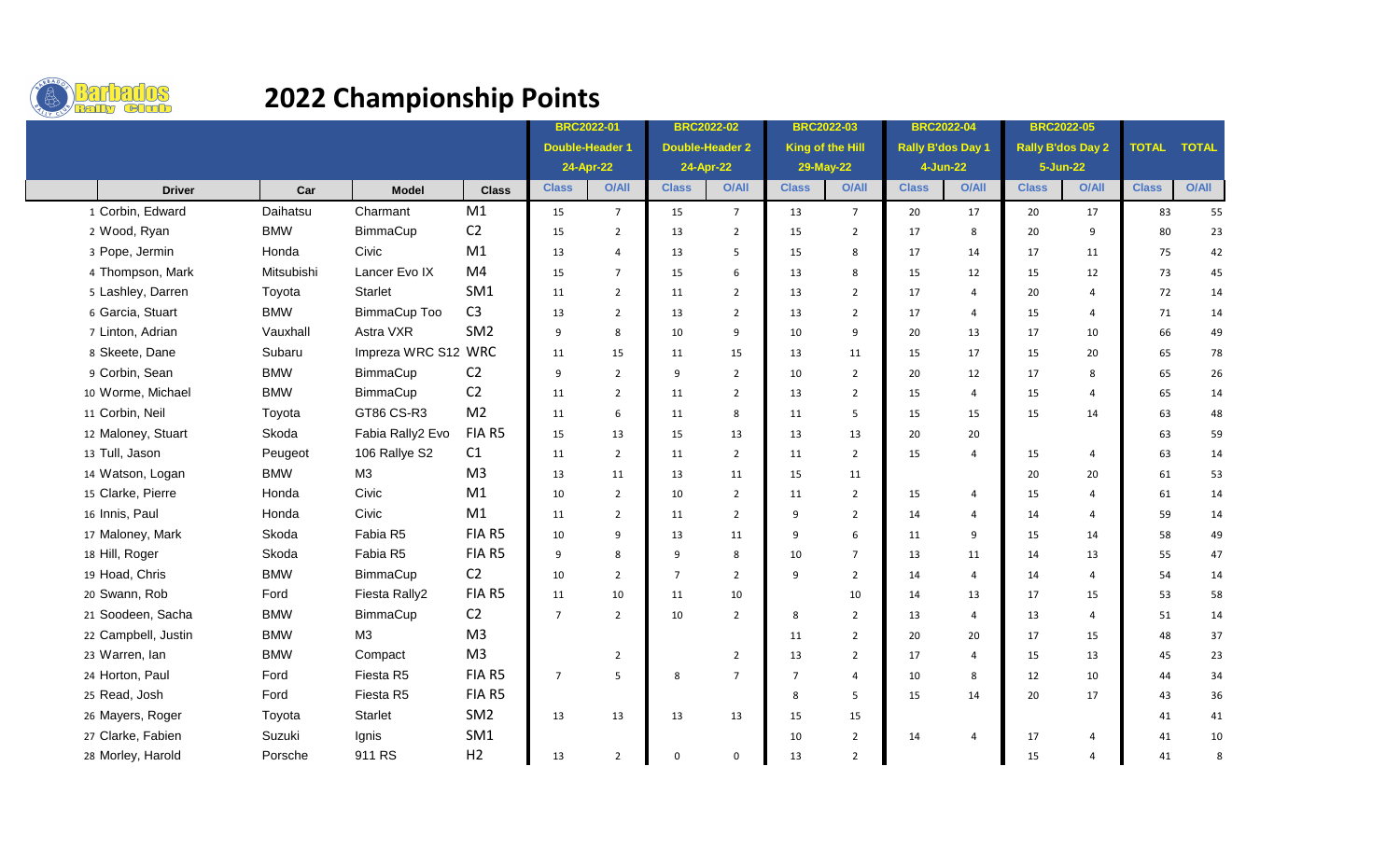

## **2022 Championship Points**

|                            |            |                    |                 | <b>BRC2022-01</b>      |                | <b>BRC2022-02</b> |                        | <b>BRC2022-03</b> |                | <b>BRC2022-04</b>        |                | <b>BRC2022-05</b>        |                |              |                     |
|----------------------------|------------|--------------------|-----------------|------------------------|----------------|-------------------|------------------------|-------------------|----------------|--------------------------|----------------|--------------------------|----------------|--------------|---------------------|
|                            |            |                    |                 | <b>Double-Header 1</b> |                |                   | <b>Double-Header 2</b> | King of the Hill  |                | <b>Rally B'dos Day 1</b> |                | <b>Rally B'dos Day 2</b> |                | <b>TOTAL</b> | <b>TOTAL</b>        |
|                            |            |                    |                 | 24-Apr-22              |                | 24-Apr-22         |                        | 29-May-22         |                | 4-Jun-22                 |                | 5-Jun-22                 |                |              |                     |
| <b>Driver</b>              | Car        | <b>Model</b>       | <b>Class</b>    | <b>Class</b>           | <b>O/All</b>   | <b>Class</b>      | O/All                  | <b>Class</b>      | <b>O/All</b>   | <b>Class</b>             | O/All          | <b>Class</b>             | O/All          | <b>Class</b> | <b>O/All</b>        |
| 29 Archer, Wayne           | <b>BMW</b> | 325                | SM <sub>2</sub> | 8                      | 5              | 8                 | $\overline{4}$         | 8                 | $\overline{4}$ | 15                       | 10             |                          |                | 39           | 23                  |
| 30 Still, Jonathan         | <b>BMW</b> | M <sub>3</sub>     | SM <sub>2</sub> |                        |                |                   |                        | 6                 | $\overline{2}$ | 17                       | 11             | 15                       | $\overline{4}$ | 38           | 17                  |
| 31 Downey, Jason           | <b>BMW</b> | BimmaCup           | C <sub>2</sub>  | $\overline{4}$         | $\overline{2}$ | 4                 | $\overline{2}$         | 5                 | $\overline{2}$ | 12                       | $\overline{4}$ | 11                       | $\overline{4}$ | 36           | 14                  |
| 32 Beswick, Pierre         | Peugeot    | 208 R <sub>2</sub> | M1              |                        |                |                   |                        | 10                | $\overline{2}$ | 13                       | 4              | 13                       | $\overline{4}$ | 36           | 10                  |
| 33 Jones, Andrew           | Ford       | <b>Escort MkII</b> | SM <sub>2</sub> | 11                     | 10             | 11                | 10                     | 13                | 13             |                          |                |                          |                | 35           | 33                  |
| 34 Forde-Catwell, Tremaine | Daihatsu   | Charmant           | SM1             |                        |                |                   |                        | 15                | $\overline{2}$ | 20                       | 9              |                          |                | 35           | 11                  |
| 35 McChlery, Stuart        | Ford       | <b>Escort MkI</b>  | SM <sub>2</sub> |                        |                |                   |                        | $\overline{7}$    | $\overline{2}$ | 14                       | $\overline{4}$ | 14                       | $\overline{4}$ | 35           | 10                  |
| 36 Panton, Jeffrey         | Ford       | Fiesta Rally2      | FIA R5          | 13                     | 11             | 10                | 9                      | 11                | 9              |                          |                |                          |                | 34           | 29                  |
| 37 Smith, Russell          | <b>BMW</b> | BimmaCup           | C <sub>2</sub>  | $\overline{2}$         | $\overline{2}$ | 5                 | $\overline{2}$         | 4                 | $\overline{2}$ | 10                       | 4              | 12                       | $\overline{4}$ | 33           | 14                  |
| 38 Armstrong, Kevin        | <b>BMW</b> | 325                | C <sub>3</sub>  | 11                     | $\overline{2}$ | 11                | $\overline{2}$         | 11                | $\overline{2}$ |                          |                |                          |                | 33           | 6                   |
| 39 Corbin, John            | Toyota     | Corolla            | H <sub>2</sub>  | 11                     | $\overline{2}$ | 11                | $\overline{2}$         | 11                | $\overline{2}$ |                          |                |                          |                | 33           | 6                   |
| 40 Sherman, George         | Mitsubishi | Lancer Evo IX      | M <sub>4</sub>  | 11                     | $\overline{2}$ | 11                | $\overline{2}$         | 11                | $\overline{2}$ |                          |                |                          |                | 33           | 6                   |
| 41 Maloney, Zane           | Skoda      | Fabia R5           | FIA R5          |                        |                |                   |                        | 15                | 15             | 17                       | 15             |                          |                | 32           | 30                  |
| 42 Esuf, Ahmed             | <b>BMW</b> | M <sub>3</sub>     | M <sub>3</sub>  | 11                     | $\overline{2}$ | 11                | $\overline{2}$         | 10                | $\overline{2}$ |                          |                |                          |                | 32           | 6                   |
| 43 Edwards, Derek          | <b>BMW</b> | M <sub>3</sub>     | SM <sub>2</sub> |                        |                |                   |                        | 11                | 10             |                          |                | 20                       | 12             | 31           | 22                  |
| 44 Mayers, Barry           | Ford       | Fiesta             | SM <sub>2</sub> | 15                     | 15             | 15                | 15                     |                   |                |                          |                |                          |                | 30           | 30                  |
| 45 Briggs, Calvin          | Ford       | Sierra             | GpB             |                        |                |                   |                        |                   |                | 15                       | 4              | 15                       | $\overline{4}$ | 30           | $\,$ 8              |
| 46 Soodeen, Natya          | <b>BMW</b> | BimmaCup           | C <sub>2</sub>  | 6                      | $\overline{2}$ | 6                 | $\overline{2}$         | 6                 | $\overline{2}$ | 11                       | $\overline{4}$ |                          |                | 29           | 10                  |
| 47 Thompson, Kurt          | Honda      | Civic              | SM <sub>2</sub> | 10                     | 9              | 9                 | 6                      | 9                 | 6              |                          |                |                          |                | 28           | 21                  |
| 48 Warren, Ian             | <b>BMW</b> | BimmaCup           | C <sub>2</sub>  | 13                     |                | 15                |                        |                   |                |                          |                |                          |                | 28           | $\mathsf{O}\xspace$ |
| 49 Kinch, Allan            | <b>BMW</b> | BimmaCup           | C <sub>2</sub>  | 8                      | $\overline{2}$ | 8                 | $\overline{2}$         | 11                | $\overline{2}$ |                          |                |                          |                | 27           | 6                   |
| 50 Callendar, Ross         | Toyota     | Starlet            | SM <sub>1</sub> |                        |                |                   |                        | 11                | $\overline{2}$ | 15                       | 4              |                          |                | 26           | 6                   |
| 51 Chatrani, Avinash       | Mitsubishi | Lancer Evo VI      | M <sub>4</sub>  | 13                     | $\overline{4}$ | 13                | $\overline{4}$         |                   |                |                          |                |                          |                | 26           | $\,$ 8              |
| 52 Mallalieu, Andrew       | Ford       | Fiesta Rally2      | FIA R5          |                        |                |                   |                        |                   |                | 12                       | 10             | 13                       | 11             | 25           | 21                  |
| 53 Hartling, Stan          | Ford       | Fiesta R5          | FIA R5          |                        |                |                   |                        | 5                 | $\overline{2}$ | 9                        | $\overline{4}$ | 11                       | 9              | 25           | 15                  |
| 54 Eversley, Shawn         | Suzuki     | Swift              | GpB             | 11                     | $\overline{2}$ | $\mathbf 0$       | 0                      | 11                | $\overline{2}$ |                          |                |                          |                | 22           | $\overline{4}$      |
| 55 Noel, Geoffrey          | Toyota     | Corolla            | M1              | 9                      | $\overline{2}$ | 9                 | $\overline{2}$         |                   |                |                          |                |                          |                | 18           | $\overline{4}$      |
| 56 Hartling, Ben           | Ford       | Fiesta R5          | FIA R5          |                        |                |                   |                        | 6                 | $\overline{2}$ |                          |                | 10                       | 8              | 16           | 10                  |